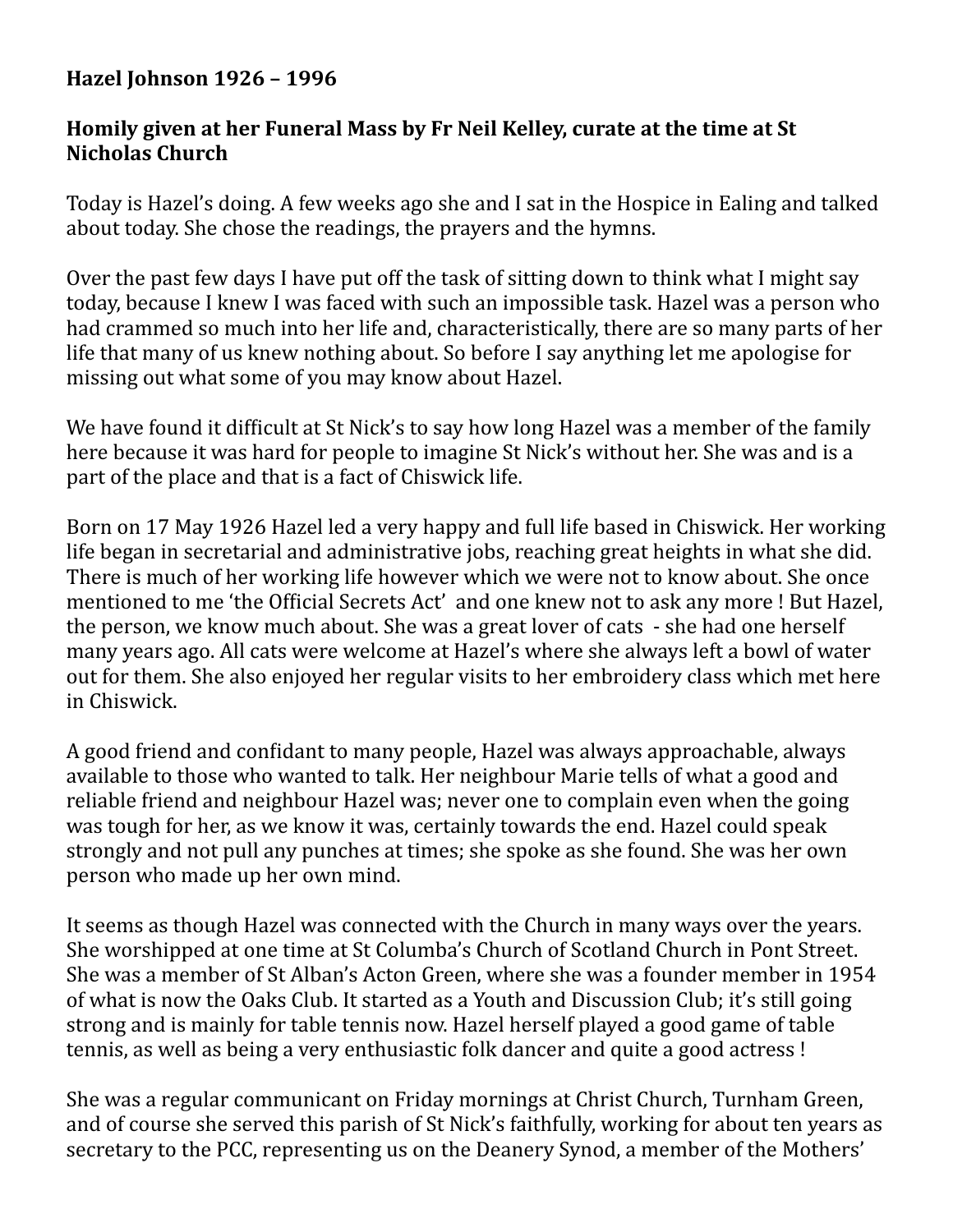Union, as well as serving on the Pastoral Committee here. Its work is concerned with delivering parcels to those in need at specific times of the year. It was characteristic of Hazel to be concerned for those on the margins, those in particular need.

Many of you will know of her faithful support for the ordination of women over the years. She wanted to be a priest herself. She was passionately committed to this cause and never lost an opportunity to spread the word. However one mustn't dwell on this particular issue because Hazel's life was bigger and broader than any particular party or viewpoint.

She was a person who bore witness to the Gospel right to the end. When she was in Charing Cross, in the Chapel once she heard sobbing. She leant over and held the woman's hand – no words were exchanged. Later the woman came to search her out and explained she had a very serious operation. She said to Hazel, 'I was afraid but I'm not any longer'. Hazels's touch, her concern, her prayers and thoughts for others were with her to the end.

She had a vocation to the single life; her very full and fulfilled existence exemplified friendship, just for the sake of friendship. The family of the Church was important to her, just as her family in the Glebe Community was important to her too. In the last few months many of her friends and neighbours have offered her much love and support just simply because she was a good friend and neighbour to them. This is what she would have done for any of us, and indeed has done for many of us. Thanks must go to all who have looked after her in so many ways in recent months, especially to the staff at Meadow House Hospice. She was always singing their praises.

In recent months she was not able to get to church on a Sunday morning and some of us had the privilege of taking the Sacrament to her at home. There was always a welcome, a cup of tea and a smile. Although, as her neighbour Frances said, Hazel was alert and with–it right till the end it was sad for us to see her becoming frail.

A week ago today here in St Nicholas Church we celebrated the life of St Mary Magdalene. As you know St Mary Magdalene is one of the patrons of this parish, and she was the first to see the Risen Christ when he appeared in the Garden on that first Easter Day. She was the first person to be commissioned to go and spread the Good News of the Risen Christ. She is the apostle to the apostles and many of us would argue that apostolic succession began with her ! I am sure she is praying for Hazel now, as we are, and rejoicing that Hazel's suffering has ended. As we celebrated Mass for St Mary Magdalene a week ago, Liz Crocker led us in prayer for Hazel who was nearing the end of her life. Monday  $22^{nd}$  July – the Feast Day of St Mary Magdalene. And so it was that very early in the morning, on the first day of last week, Hazel, like Mary Magdalene, encountered the Risen Christ face to face. After her months of pain and suffering she left this world to go into the Garden, the Garden of Paradise. We can imagine her joy at being